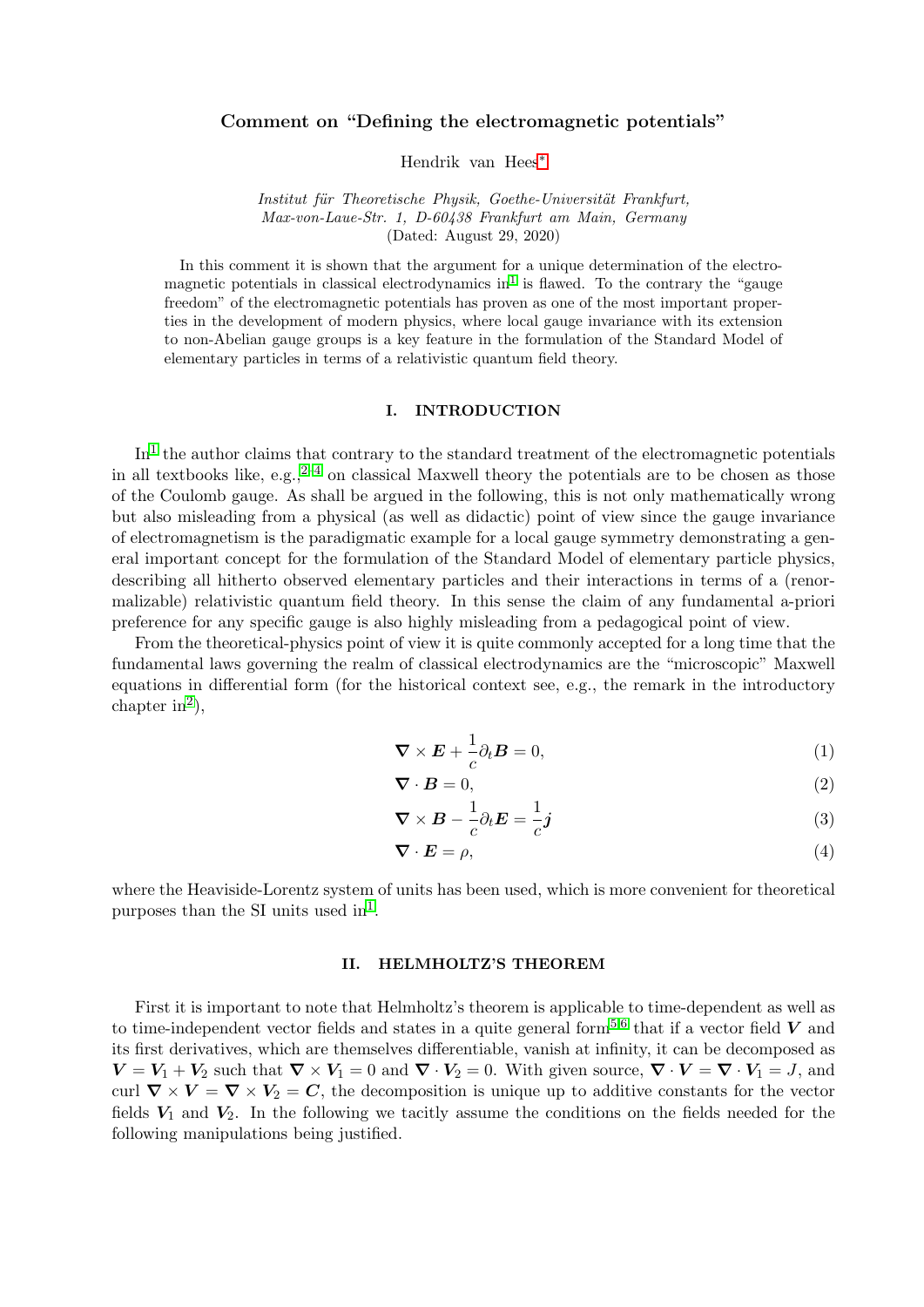Further there are theorems that any curl-free vector field can be written (at least in any simply connected region of space) as the gradient of a scalar potential, i.e.,  $V_1 = -\nabla \Phi$ , where  $\Phi$  is unique up to a constant and any source-free vector field can be written as the curl of a vector potential  $V_2 = \nabla \times A$ , and of course A is unique only up to an arbitrary gradient field, and this freedom can be used to impose one constraint condition ("gauge condition") on  $A$ .

Defining  $\nabla \cdot \mathbf{V} = J$  and  $\nabla \times \mathbf{V} = C$  we have

$$
\nabla \cdot \mathbf{V} = \nabla \cdot \mathbf{V}_1 = -\Delta \Phi = J, \quad \nabla \times \mathbf{V} = \nabla \times \mathbf{V}_2 = \nabla \times (\nabla \times \mathbf{A}) = \nabla (\nabla \cdot \mathbf{A}) - \Delta \mathbf{A}.
$$
 (5)

Since we know from electrostatics how to solve the Poisson equation with the Green's function of the Laplace operator (here for "free space", i.e., without boundary conditions for Cauchy or Neumann problems as needed in electrostatics at presence of conductors or dielectrics), it is convenient to impose the additional constraint  $\nabla \cdot \mathbf{A} = 0$  ("Coulomb gauge condition"), such that

$$
\Phi(\boldsymbol{x}) = \int_{\mathbb{R}^3} d^3 x' \frac{J(\boldsymbol{x}')}{4\pi |\boldsymbol{x} - \boldsymbol{x}'|}, \quad \boldsymbol{A}(\boldsymbol{x}) = \int_{\mathbb{R}^3} d^3 x' \frac{\boldsymbol{C}(\boldsymbol{x}')}{4\pi |\boldsymbol{x} - \boldsymbol{x}'|}.
$$
\n(6)

These formulae can be proven using Green's theorem. Then one has

<span id="page-1-0"></span>
$$
V_1 = -\nabla \Phi + V_1^{(0)}, \quad V_2 = \nabla \times A + V_2^{(0)}, \tag{7}
$$

where  $V_1^{(0)} = \text{const}$  and  $V_2^{(0)} = \text{const}$ . Of course, if it is known that  $V_1$  and  $V_2$  vanish at infinity, e.g., if  $J$  and  $C$  have compact support, these constants are both determined to vanish given the potentials [\(6\)](#page-1-0).

As we shall see, however, Helmholtz's decomposition theorem is not of prime importance to introduce the electromagnetic potentials. For this it is sufficient that a curl-free vector field can be written as the gradient of a scalar potential and that a source-free field can be written as the curl of a vector potential. For a given curl-free vector field its scalar potential is defined up to an additive constant, and for a given source-free vector field its vector potential is only determined up to a gradient of an arbitrary scalar field. In fact, as we shall see, for the solution of Maxwell's equation with given sources  $\rho$  and j the Helmholtz decomposition theorem is of not too much practical use. One rather needs a Green's function of the D'Alembert operator  $\Box = \Delta - 1/c^2 \partial_t^2$ , of which in classical electrodynamics usually the retarded propagator is the relevant one (for reasons of causality).

### <span id="page-1-2"></span>III. THE ELECTROMAGNETIC POTENTIALS

To see, why the claim that there is a preferred or even unique choice of the electromagnetic potentials is flawed, in this Sect. we briefly summarize the standard textbook procedure in introducing the electromagnetic potentials and arguing why they are only defined only up to a gauge transformation.

The electromagnetic potentials are introduced using the homogeneous Maxwell equations [\(1\)](#page-0-0) and [\(2\)](#page-0-1). Though they have profound physical meaning, from a mathematical point of view they are merely constraint conditions on the electric and magnetic fields, but nevertheless necessary to make the solutions of the complete set of the initial-value problem of Maxwell's equations unique, which describe the charge and current densities as the sources of the electromagnetic field and thus provide the dynamical equations of motion.

The homogeneous Maxwell equations [\(1\)](#page-0-0) and [\(2\)](#page-0-1) imply the existence of a vector and a scalar potential  $\boldsymbol{A}$  and  $\boldsymbol{\Phi}$  such that

<span id="page-1-1"></span>
$$
\mathbf{E} = -\vec{\nabla}\Phi - \frac{1}{c}\partial_t \mathbf{A}, \quad \mathbf{B}(t, \mathbf{x}) = \nabla \times \mathbf{A}(t, \mathbf{x}). \tag{8}
$$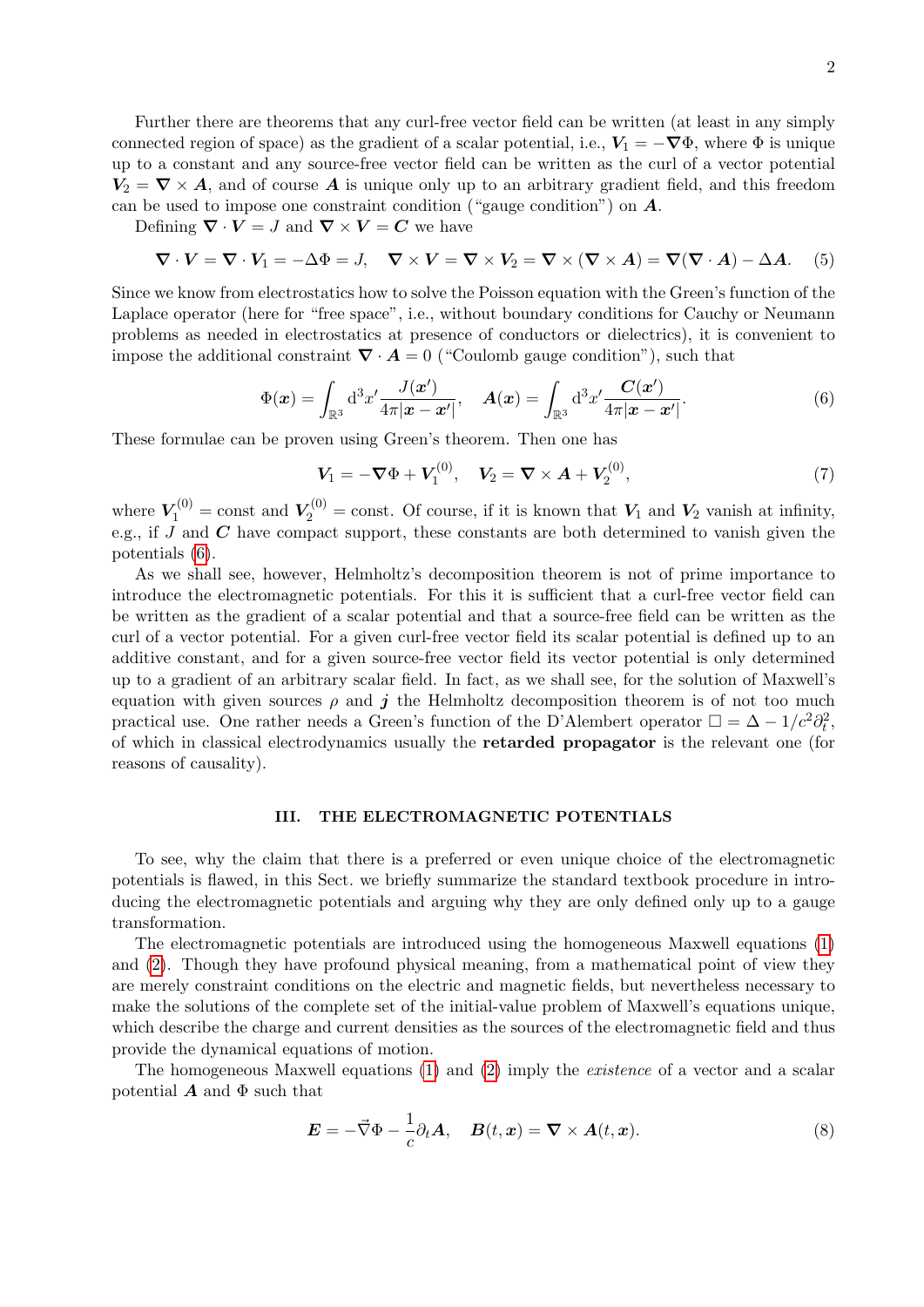It is also clear that the potentials are not uniquely defined by the electromagnetic field,  $(E, B)$ since a gauge transformation to new potentials  $\Phi'$  and  $A'$ ,

<span id="page-2-0"></span>
$$
\Phi' = \Phi + \frac{1}{c}\partial_t \chi, \quad \mathbf{A}' = \mathbf{A} - \nabla \chi,\tag{9}
$$

with an arbitrary scalar field  $\chi$  leads to the same electromagnetic field  $(E, B)$ . While E and B are observable fields, operationally defined as providing the Lorentz force  $\mathbf{F} = q(\mathbf{E} + \mathbf{v} \times \mathbf{B}/c)$ , the potentials are not directly observable and only defined modulo a gauge transformation [\(9\)](#page-2-0).

Using [\(8\)](#page-1-1) in the inhomogeneous Maxwell equations [\(3\)](#page-0-2) and [\(4\)](#page-0-3) yields

<span id="page-2-1"></span>
$$
-\Box \mathbf{A} + \nabla \left(\nabla \cdot \mathbf{A} + \frac{1}{c} \partial_t \Phi\right) = \frac{1}{c} \mathbf{j},\tag{10}
$$

<span id="page-2-2"></span>
$$
-\Delta\Phi - \frac{1}{c}\partial_t \nabla \cdot \mathbf{A} = \rho.
$$
 (11)

Here, the d'Alembert operator is used with the sign convention as in<sup>[1](#page-9-1)</sup>, i.e.,  $\Box = \Delta - 1/c^2 \partial_t^2$ . It is clear that these two equations alone do not resolve the ambiguity in the choice of the potentials since these equations are of course still gauge invariant, because they are formulated originally in terms of the Maxwell equations [\(3\)](#page-0-2) and [\(4\)](#page-0-3) involving only the gauge invariant fields  $(E, B)$ . Thus [\(10\)](#page-2-1) and [\(11\)](#page-2-2) do not provide any constraint for the choice of gauge, i.e., we can still impose one constraint on the potentials to facilitate the solution of the equations [\(10\)](#page-2-1) and [\(11\)](#page-2-2).

A glance at [\(10\)](#page-2-1) immediately shows that a promising choice for a gauge constraint is the Lorenz-gauge condition,

<span id="page-2-4"></span><span id="page-2-3"></span>
$$
\nabla \cdot \mathbf{A}_{\mathcal{L}} + \frac{1}{c} \partial_t \Phi_{\mathcal{L}} = 0. \tag{12}
$$

The index L indicates the Lorenz-gauge potentials. Then from [\(10\)](#page-2-1) and [\(11\)](#page-2-2) one finds the inhomogeneous wave equations for the potentials

<span id="page-2-5"></span>
$$
-\Box \Phi_{\mathcal{L}} = \rho, \quad -\Box \mathcal{A}_{\mathcal{L}} = \frac{1}{c} \mathbf{j}, \tag{13}
$$

i.e., in the Lorenz gauge the equations for the Cartesian components of the vector potential decouple from each other as well as from the scalar potential.

Of course, the inhomogeneous wave equation with a given source is also not uniquely solvable but one has to impose initial as well as boundary conditions to make its solution unique, because its solutions are only determined up to a solution of the homogeneous wave equation, and this can be constrained by imposing initial conditions as well as boundary conditions. For the here discussed case of the microscopic Maxwell equations the boundary conditions are usually imposed at spacial infinity implied by the physical situation. E.g., one usually has charges and currents only in a compact spatial region and thus looks for solutions of the wave equations [\(12\)](#page-2-3) and [\(13\)](#page-2-4) describing waves radiating outwards from these sources. Indeed, as correctly stated in<sup>[1](#page-9-1)</sup>, also from a causality argument it is justified to choose the retarded solution for the potentials,

$$
\Phi_{\mathcal{L}}(t,\mathbf{r}) = \int_{\mathbb{R}^3} d^3 r' \frac{\rho(t - |\mathbf{r} - \mathbf{r}'|/c, \mathbf{r}')}{4\pi |\mathbf{r} - \mathbf{r}'|}, \quad \mathbf{A}_{\mathcal{L}}(t,\mathbf{r}) = \int_{\mathbb{R}^3} d^3 r' \frac{j(t - |\mathbf{r} - \mathbf{r}'|/c, \mathbf{r}')}{4\pi c |\mathbf{r} - \mathbf{r}'|}.
$$
 (14)

The initial condition can then be satisfied by adding an appropriate solution of the homogeneous wave equations,  $\Box \Phi_L = 0$  and  $\Box A_L = 0$ . This of course implies that also the physical em. field  $(E, B)$  is given by retarded solutions and thus fulfill the demand of causal solutions that the observable electromagnetic field are "caused" by the presence of the charge and current densities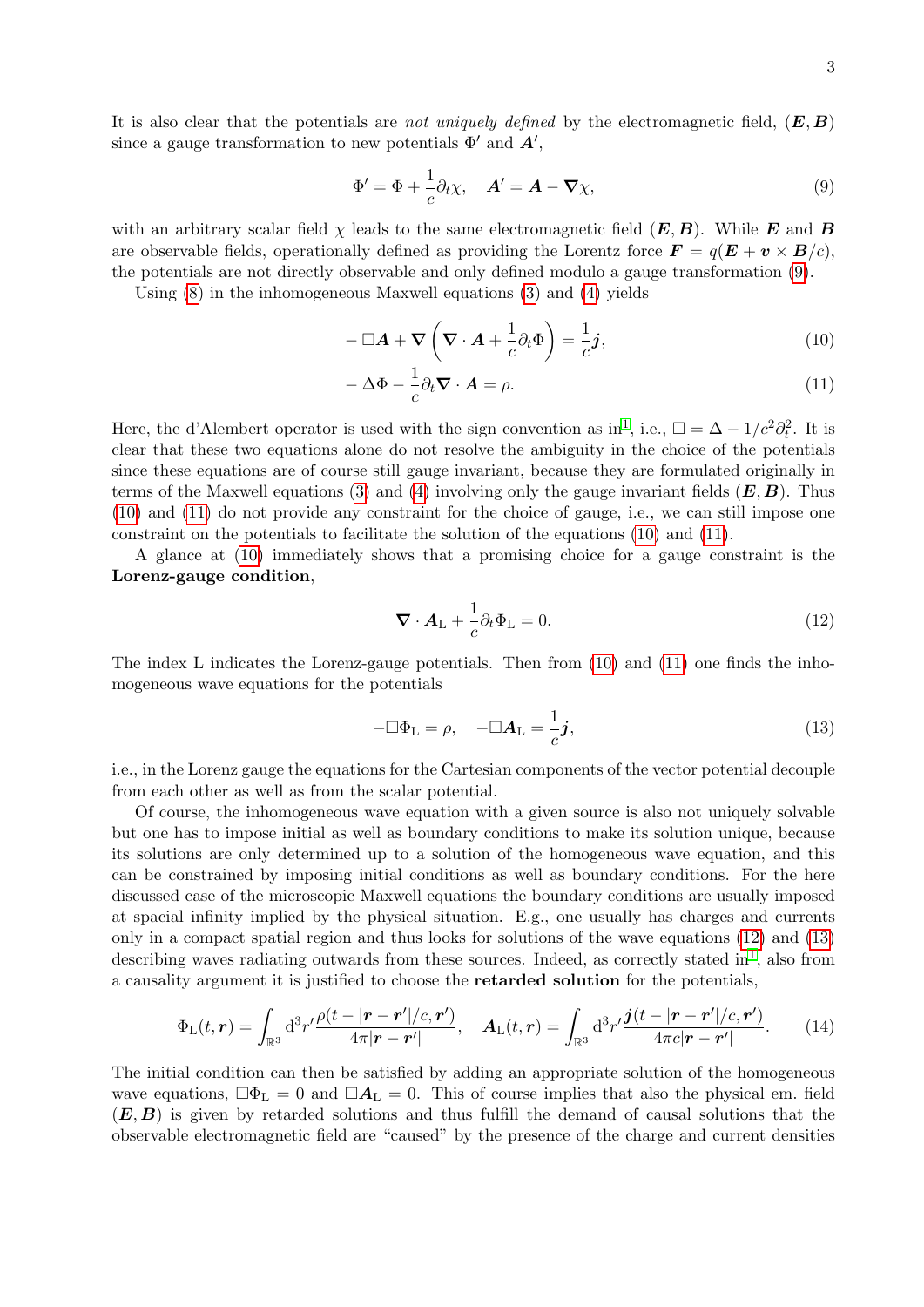as sources, and the field depends at time t only on the configuration of these sources at the earlier times  $t_{\text{ret}} = t - |\boldsymbol{r} - \boldsymbol{r}'|/c$ .

One should note that this satisfies not only the mere causality condition but even the more strict condition of "Einstein causality" in special relativity, i.e., that an event in Minkowski spacetime can only be causally connected to events in its past light cone, which implies that no causal signals can travel faster than the speed of light in vacuum, c. As shown above the electromagnetic field propagates with this "limiting speed" of special relativity.

It is clear, though, that imposing this "causality constraint" on the potentials is not a priori necessary, since only the observable em. field  $(E, B)$  needs to be "causally connected" functionals of the sources  $(\rho, j)$ . Indeed, since the fields are given by derivatives of the potentials, the "causal" choice" [\(14\)](#page-2-5), using the retarded Green's function for the  $\Box$ -operator, as the solution of the equations [\(10\)](#page-2-1) and [\(11\)](#page-2-2) implies that also  $(E, B)$  are retarded solutions and thus fulfill the causality condition.

It is also important to note that [\(14\)](#page-2-5) provide only a solution to Maxwell's equations if the Lorenz condition [\(11\)](#page-2-2) indeed is fulfilled. A simple calculation shows that this is the case, if the continuity equation,

<span id="page-3-3"></span>
$$
\partial_t \rho + \nabla \cdot \mathbf{j} = 0,\tag{15}
$$

i.e., the local form of charge conservation is fulfilled. This is anyway a necessary integrability condition for the Maxwell equations, and thus independent of the introduction of the potentials and the choice of their gauge.

One should also note that the Lorenz-gauge constraint [\(12\)](#page-2-3) does not uniquely determine the potentials, since one can change the potentials by a gauge transformation with a scalar field  $\chi$ according to [\(9\)](#page-2-0), fulfilling the homogeneous wave equation,

<span id="page-3-1"></span>
$$
\Box \chi = 0,\tag{16}
$$

which has non-zero solutions (even such vanishing at spatial infinity like, e.g., the spherical wave  $\chi(t, x) = \chi \sin[k(ct - |r|)/|r|]$ , without violating the Lorenz-gauge condition [\(12\)](#page-2-3) for the new potentials. This arbitrariness of course is again irrelevant for the just determined causal physical fields  $(E, B)$ , because these do not depend on the gauge and are given as retarded integrals over the sources  $(\rho, j)$ .

From this line of arguments it is already clear that the potentials do not need to be necessarily retarded solutions to fulfill the causal connection between sources and physical fields, and thus any other gauge, which may not allow for entirely retarded solutions is as justified as the Lorenz gauge.

This is of course, even in an extreme sense, illustrated by the other most commonly used gauge fixing, the Coulomb gauge. It is motivated by starting from [\(11\)](#page-2-2) and observing that with imposing the constraint,

<span id="page-3-2"></span><span id="page-3-0"></span>
$$
\nabla \cdot \mathbf{A}_{\mathbf{C}} = 0,\tag{17}
$$

one decouples  $A_{\rm C}$  from the equation for the scalar field, which now obeys a Poisson equation as in electrostatics (but of course in general with a time-dependent charge density),

$$
-\Delta\Phi_{\rm C} = \rho \tag{18}
$$

with the solution

$$
\Phi_{\mathcal{C}}(t,\mathbf{r}) = \int_{\mathbb{R}^3} d^3 r' \frac{\rho(t,\mathbf{r}')}{4\pi |\mathbf{r} - \mathbf{r}'|}.
$$
\n(19)

This is of course still in some sense a "causal solution", as claimed in the paper, because the integrand only depends on the present time t but not on times  $> t$ , but it obviously seems to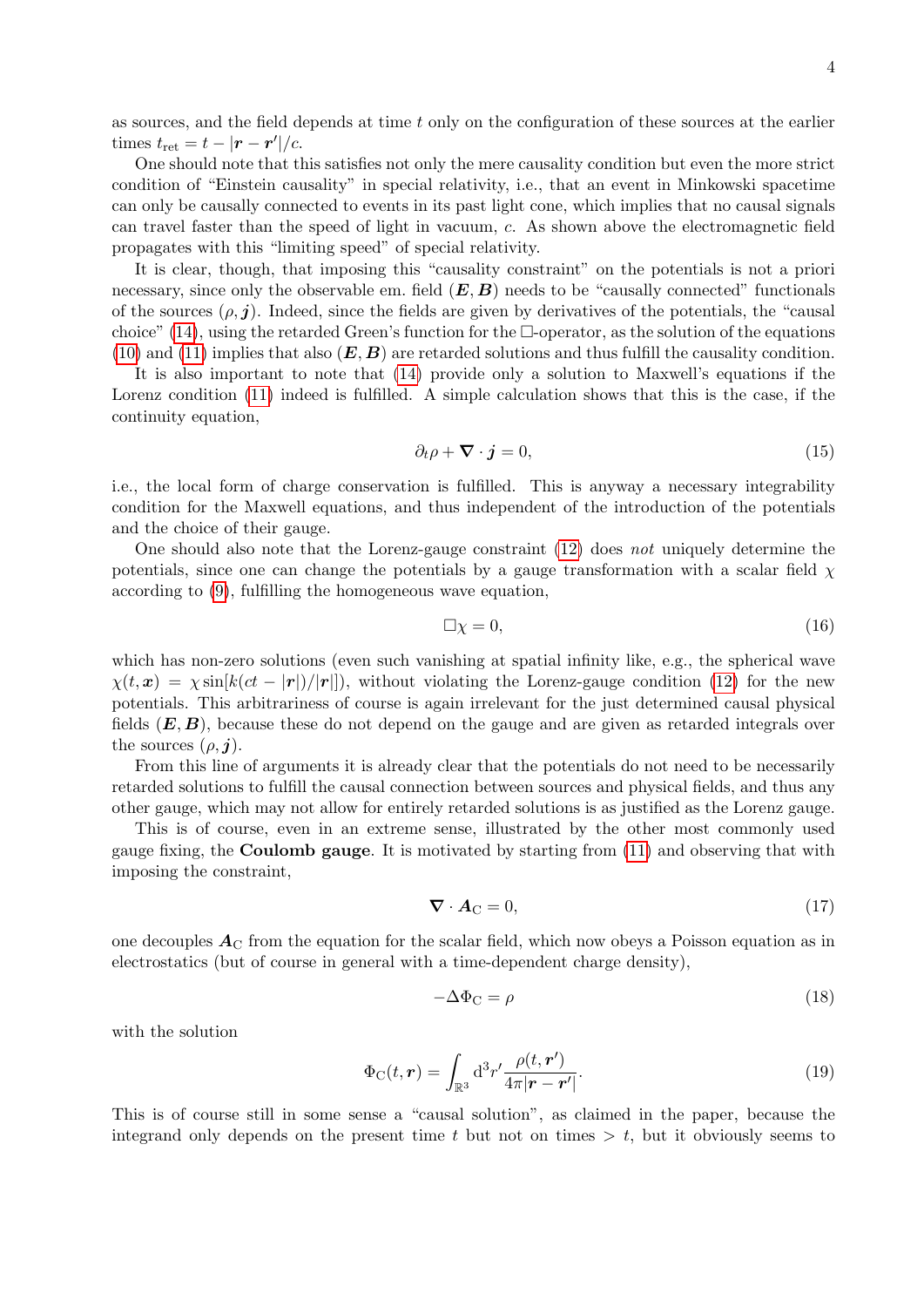violate "Einstein causality", because the scalar potential at time t is determined by the present charge configuration at this time t but gets "instantaneous contributions" from points  $r'$  which may be arbitrarily far from the observational point  $r$ . As we shall see, that is not a problem at all since with the appropriate choice of solutions one finally ends up with the same retarded physical fields  $(E, B)$  as with the retarded potentials from the Lorenz-gauge potentials.

This can be seen by using [\(18\)](#page-3-0) and the Coulomb-gauge condition [\(16\)](#page-3-1) in [\(10\)](#page-2-1), which gets

<span id="page-4-0"></span>
$$
-\Box A_{\rm C} = \frac{1}{c} \boldsymbol{j}_{\perp} \tag{20}
$$

<span id="page-4-1"></span>with

$$
\boldsymbol{j}_{\perp}(t,\boldsymbol{x}) = \boldsymbol{j}(t,\boldsymbol{x}) - \partial_t \boldsymbol{\nabla} \Phi_{\text{C}}(t,\boldsymbol{x}) = \boldsymbol{j}(t,\boldsymbol{x}) - \boldsymbol{\nabla} \int_{\mathbb{R}^3} d^3 r' \frac{\partial_t \rho(t,\boldsymbol{r}')}{4\pi |\boldsymbol{r} - \boldsymbol{r}'|}.
$$
 (21)

To see that [\(20\)](#page-4-0) is consistent with the Coulomb-gauge condition [\(17\)](#page-3-2), i.e., with  $\nabla \cdot \mathbf{j}_{\perp}$  we again need the continuity equation [\(15\)](#page-3-3) to rewrite [\(21\)](#page-4-1) to

$$
\boldsymbol{j}_{\perp}(t,\boldsymbol{x}) = \boldsymbol{j}(t,\boldsymbol{x}) - \boldsymbol{\nabla} \int_{\mathbb{R}^3} d^3 r' \frac{-\boldsymbol{\nabla}' \cdot \boldsymbol{j}(t,\boldsymbol{r}')}{4\pi |\boldsymbol{r} - \boldsymbol{r}'|}.
$$
\n(22)

Now taking the divergence of this equation indeed gives

<span id="page-4-2"></span>
$$
\nabla \cdot \boldsymbol{j}_{\perp}(t,\boldsymbol{x}) = \nabla \cdot \boldsymbol{j}(t,\boldsymbol{x}) - \Delta \int_{\mathbb{R}^3} d^3 r' \frac{-\nabla' \cdot \boldsymbol{j}(t,\boldsymbol{r}')}{4\pi |\boldsymbol{r} - \boldsymbol{r}'|} = 0.
$$
 (23)

To get retarded solutions for the fields, it seems to be appropriate to solve [\(20\)](#page-4-0) with the retarded propagator, i.e.,

$$
\mathbf{A}_{\mathrm{C}}(t,\mathbf{r}) = \int_{\mathbb{R}^3} d^3 r' \frac{\mathbf{j}_{\perp}(t_{\mathrm{ret}},\mathbf{r}')}{4\pi c |\mathbf{r} - \mathbf{r}'|}.
$$
 (24)

In the following we like to show that indeed the Coulomb-gauge potentials can be written as a gauge transformation of the retarded Lorenz-gauge potentials, which of course implies that the physical fields are the same retarded fields as derived using the Lorenz-gauge potentials.

For this proof it is convenient to introduce the vector field,

$$
\boldsymbol{j}_{\parallel}(t,\boldsymbol{x}) = \boldsymbol{j}(t,\boldsymbol{x}) - \boldsymbol{j}_{\perp}(t,\boldsymbol{x}) = \boldsymbol{\nabla}\partial_t \Phi_{\text{C}}(t,\boldsymbol{x}) = \boldsymbol{\nabla}\partial_t \int_{\mathbb{R}^3} \mathrm{d}^3 r' \frac{\rho(t,r')}{4\pi|\boldsymbol{r}-\boldsymbol{r}'|},\tag{25}
$$

where we have used  $(21)$ . Then we can write  $(24)$  in the form

<span id="page-4-3"></span>
$$
\boldsymbol{A}_{\mathrm{C}}(t,\boldsymbol{r}) = \boldsymbol{A}_{\mathrm{L}}(t,\boldsymbol{r}) - \int_{\mathbb{R}^3} d^3 r' \int_{\mathbb{R}} dt' \frac{\delta(t'-t+|\boldsymbol{r}-\boldsymbol{r}'|/c)}{4\pi c|\boldsymbol{r}-\boldsymbol{r}'|} \boldsymbol{\nabla}' \partial_{t'} \Phi_{\mathrm{C}}(t',\boldsymbol{r}'). \tag{26}
$$

Integration by parts yields

$$
A_{\rm C}(t,\mathbf{r}) = A_{\rm L}(t,\mathbf{r}) - \int_{\mathbb{R}^3} d^3 r' \int_{\mathbb{R}} dt' \Phi_C(t',\mathbf{r}') \nabla' \partial_{t'} \frac{\delta(t'-t+|\mathbf{r}-\mathbf{r}'|/c)}{4\pi c|\mathbf{r}-\mathbf{r}'|} = A_{\rm L}(t,\mathbf{r}) - \frac{1}{c} \partial_t \nabla \underbrace{\int_{\mathbb{R}^3} d^3 r' \int_{\mathbb{R}} dt' \Phi_C(t',\mathbf{r}') \frac{\delta(t'-t+|\mathbf{r}-\mathbf{r}'|/c)}{4\pi |\mathbf{r}-\mathbf{r}'|}}_{\Psi_{\rm CL}(t,\mathbf{r})}.
$$
(27)

With this first we have

$$
\mathbf{A}_{\mathrm{C}}(t,\mathbf{r}) = \mathbf{A}_{\mathrm{L}}(t,\mathbf{r}) - \nabla \chi_{\mathrm{CL}} \tag{28}
$$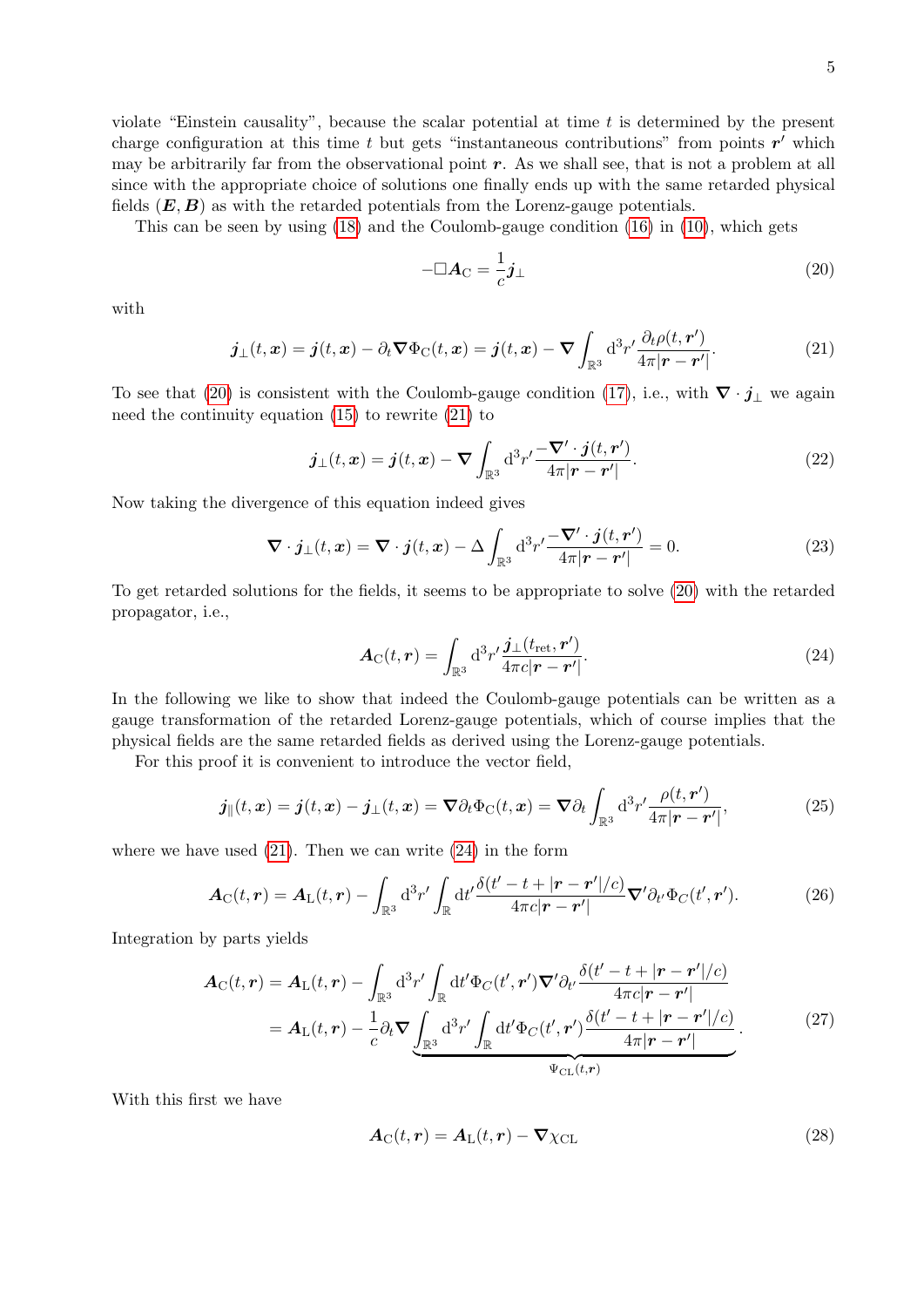<span id="page-5-3"></span>
$$
\chi_{\rm CL} = \frac{1}{c} \partial_t \Psi_{\rm CL}(t, \mathbf{r}). \tag{29}
$$

All we have to show to complete our proof of the gauge equivalence of the Coulomb-gauge and the Lorenz-gauge potentials is that with this definition we also fulfill

$$
\Phi_{\rm C}(t,\mathbf{r}) = \Phi_{\rm L}(t,\mathbf{x}) + \frac{1}{c}\partial_t \chi_{\rm CL}.
$$
\n(30)

<span id="page-5-2"></span>Now

$$
\frac{1}{c}\partial_t \chi_{\text{CL}} = \frac{1}{c^2} \partial_t^2 \Psi_{\text{CL}} = (\Delta - \Box) \Psi_{\text{CL}}.
$$
\n(31)

The first term is immediately calculated from the definition of  $\Psi_{\text{Cl}}$  in [\(27\)](#page-4-3) since the defining integral is just the retarded solution of the inhomogeneous wave equation

<span id="page-5-0"></span>
$$
\Box \Psi_{\rm CL} = -\Phi_{\rm C}.\tag{32}
$$

<span id="page-5-1"></span>Further we have, again using the definition of  $\Psi_{CL}$  in [\(27\)](#page-4-3), integrating by parts, using [\(18\)](#page-3-0) and [\(14\)](#page-2-5)

$$
\Delta\Psi_{\text{CL}}(t,\mathbf{r}) = \int_{\mathbb{R}^3} d^3r' \int_{\mathbb{R}} dt' \Phi_C(t',\mathbf{r}') \Delta \frac{\delta(t'-t+|\mathbf{r}-\mathbf{r}'|/c)}{4\pi|\mathbf{r}-\mathbf{r}'|} \n= \int_{\mathbb{R}^3} d^3r' \int_{\mathbb{R}} dt' \Phi_C(t',\mathbf{r}') \Delta' \frac{\delta(t'-t+|\mathbf{r}-\mathbf{r}'|/c)}{4\pi|\mathbf{r}-\mathbf{r}'|} \n= \int_{\mathbb{R}^3} d^3r' \int_{\mathbb{R}} dt' \frac{\delta(t'-t+|\mathbf{r}-\mathbf{r}'|/c)}{4\pi|\mathbf{r}-\mathbf{r}'|} \Delta' \Phi_C(t',\mathbf{r}')
$$
\n(33)\n
$$
\stackrel{\text{(18)}}{=} -\int_{\mathbb{R}^3} d^3r' \int_{\mathbb{R}} dt' \frac{\delta(t'-t+|\mathbf{r}-\mathbf{r}'|/c)}{4\pi|\mathbf{r}-\mathbf{r}'|} \rho(t',\mathbf{r}')
$$
\n
$$
\stackrel{\text{(14)}}{=} -\Phi_{\text{L}}(t,\mathbf{r}).
$$

Using [\(32\)](#page-5-0) and [\(33\)](#page-5-1) in [\(31\)](#page-5-2) indeed leads to [\(30\)](#page-5-3), i.e., indeed the Coulomb-gauge potentials, with the choice of a retarded solution [\(24\)](#page-4-2) of [\(20\)](#page-4-0), are just a gauge transformation of the retarded Lorenzgauge potentials and thus the resulting electromagnetic fields are the same retarded solutions as derived from the Lorenz-gauge potentials, again underlining the fact that two sets of em. potentials connected by a gauge transformation with an arbitrary gauge field  $\chi$  describe the same physical situation.

The Lorenz-gauge potentials are in some respects more convenient to use since (a) they admit purely retarded solutions which are usually what is needed in the physical applications and thus these potentials admit a manifestly "causal connection" with the sources and (b) the Lorenz-gauge condition is manifestly covariant under Lorentz transformations since it reads  $\partial_{\mu}A^{\mu} = 0$  in fourvector notation (where  $(x^{\mu}) = (ct, x)$ , and  $\partial_{\mu} = \partial/\partial x^{\mu}$  are contra- and covariant four-vector components in Minkowski space).

Nevertheless in some respects the Coulomb gauge has also some advantages. Among them is that it fixes the gauge more stringently than the Lorenz-gauge condition. Indeed if we ask for special gauge transformations,

$$
\mathbf{A}' = \mathbf{A}_{\mathrm{C}} - \nabla \chi, \quad \Phi' = \Phi + \frac{1}{c} \partial_t \chi \tag{34}
$$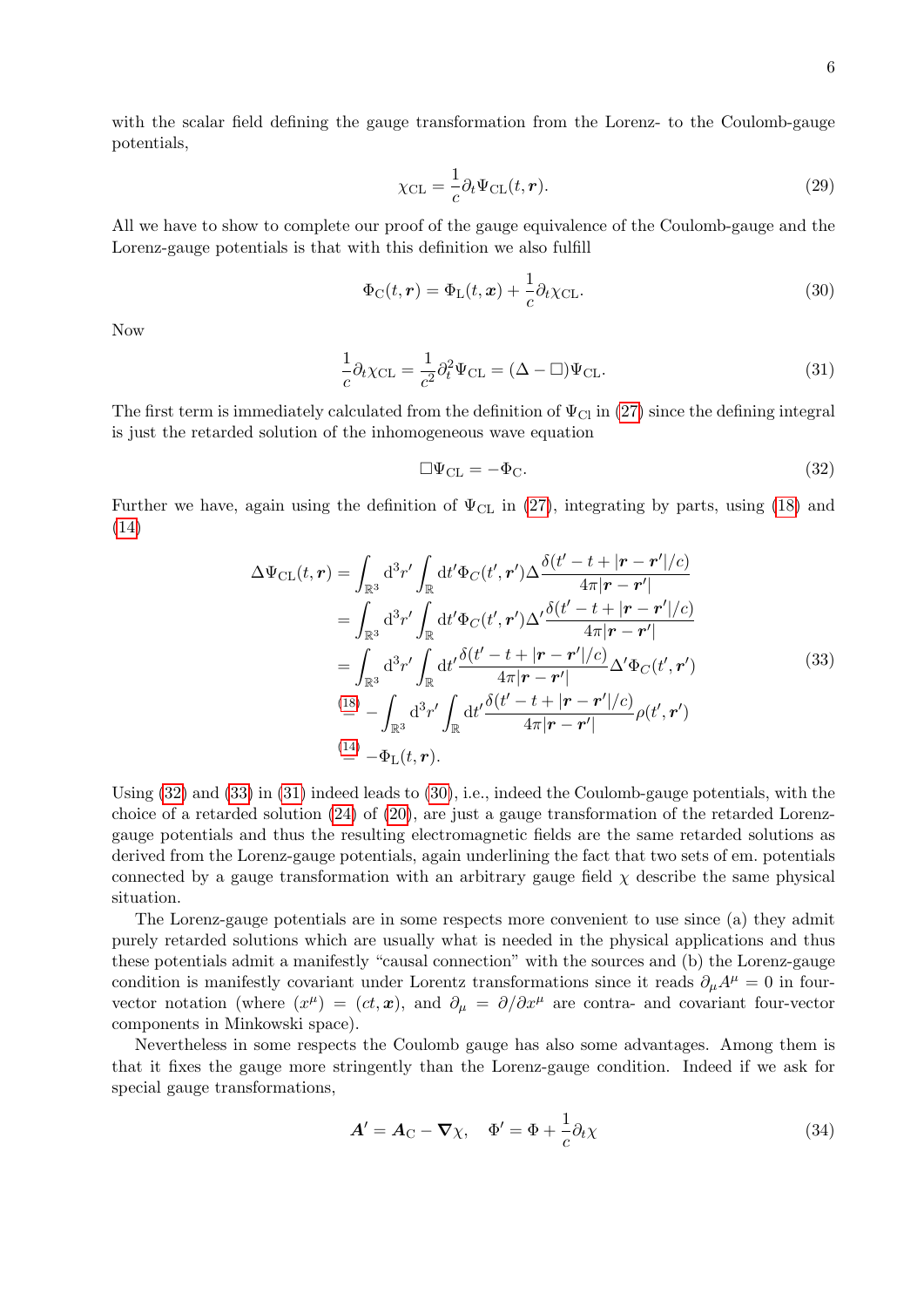such that the Coulomb-gauge condition still holds, this leads to

$$
\nabla \cdot \mathbf{A}' = \nabla \cdot \mathbf{A} - \Delta \chi = -\Delta \chi \stackrel{!}{=} 0. \tag{35}
$$

This implies that, under the constraint that the new gauge potentials vanish at spatial infinity as the retarded solutions for localized sources (i.e., sources with compact spacial support)  $\chi = 0$ , i.e., the Coulomb-gauge condition is more restrictive than the Lorenz-gauge condition. I.e., in this sense it provides a complete gauge fixing and thus is, e.g., most convenient to quantize the electromagnetic field in the canonical operator formalism.

It is of course clear that these retarded solutions for  $(E, B)$  can also be directly derived from the Maxwell equations [\(1-](#page-0-0)[4\)](#page-0-3) without first introducing the electromagnetic potentials, leading to the so-called Jefimenko equations, which are, of course, equivalent to the solutions provided by the retarded solution of the Lorenz-gauge potentials.

#### IV. THE FLAW IN DAVIS'S ARGUMENT

Given the above standard-textbook derivation of gauge invariance of classical electrodynamics it is clear that Davis's assertion of being able to uniquely define the electrodynamic potentials must be flawed. This becomes clear from the paper itself since on the one hand in Sect. 4 he "proves" that the Coulomb-gauge potentials are "uniquely" determined by an apparently more "rigorous" approach to the Helmholtz decomposition theorem for vector fields, while in Sect. 5 he derives the retarded Lorenz-gauge potentials.

First of all the method to introduce certain inverse operators for the Laplace operator,  $\Delta$ , and the d'Alembert operator  $\Box$  is mathematically correct. It boils down to define these inverse operators as integral operators with the usual free-space Green's functions, i.e.,

$$
\Delta^{-1}\phi(t,\mathbf{x}) = -\int_{\mathbb{R}^3} d^3x' \frac{\phi(t,\mathbf{x}')}{4\pi|\mathbf{x}-\mathbf{x}'|},
$$
  

$$
\Box^{-1}\phi(t,\mathbf{x}) = -\int_{\mathbb{R}^3} d^3x' \frac{\phi(t-|\mathbf{x}-\mathbf{x}'|/c,\mathbf{x}')}{4\pi|\mathbf{x}-\mathbf{x}'|}.
$$
 (36)

It is also correct that the so-defined operator  $\Delta^{-1}$  is unique, given the physical boundary conditions of sufficiently quickly falling functions, as is summarized in Sect. [II](#page-0-4) of this comment. As detailed in Sect. [III](#page-1-2) the operator  $\square^{-1}$  is not unique but the retarded propagator is chosen on grounds of the given causality arguments, i.e., by an additional temporal boundary condition.

In this sense the treatment of the potentials by Davis is mathematically correct, but it is incomplete, which leads to the wrong assertion that by using these operator methods the electromagnetic potentials are uniquely determined. In contradistinction to the physically observable electromagnetic field,  $(E, B)$ , the potentials are not uniquely defined by the Maxwell equations and appropriate intial/boundary conditions, but the "ambiguity", formalized by the gauge invariance of the physical observables, is not relevant for classical electromagnetism as a complete theory of electromagnetic phenomena.

In the operator-formalism language this is seen as follows. Using [\(2\)](#page-0-1) it follows that

$$
\nabla \times (\nabla \times \mathbf{B}) = -\Delta \mathbf{B} \tag{37}
$$

and thus, indeed uniquely,

$$
\mathbf{B} = -\Delta^{-1} \nabla \times (\nabla \times \mathbf{B}) = -\nabla \times \Delta^{-1} (\nabla \times \mathbf{B}).
$$
\n(38)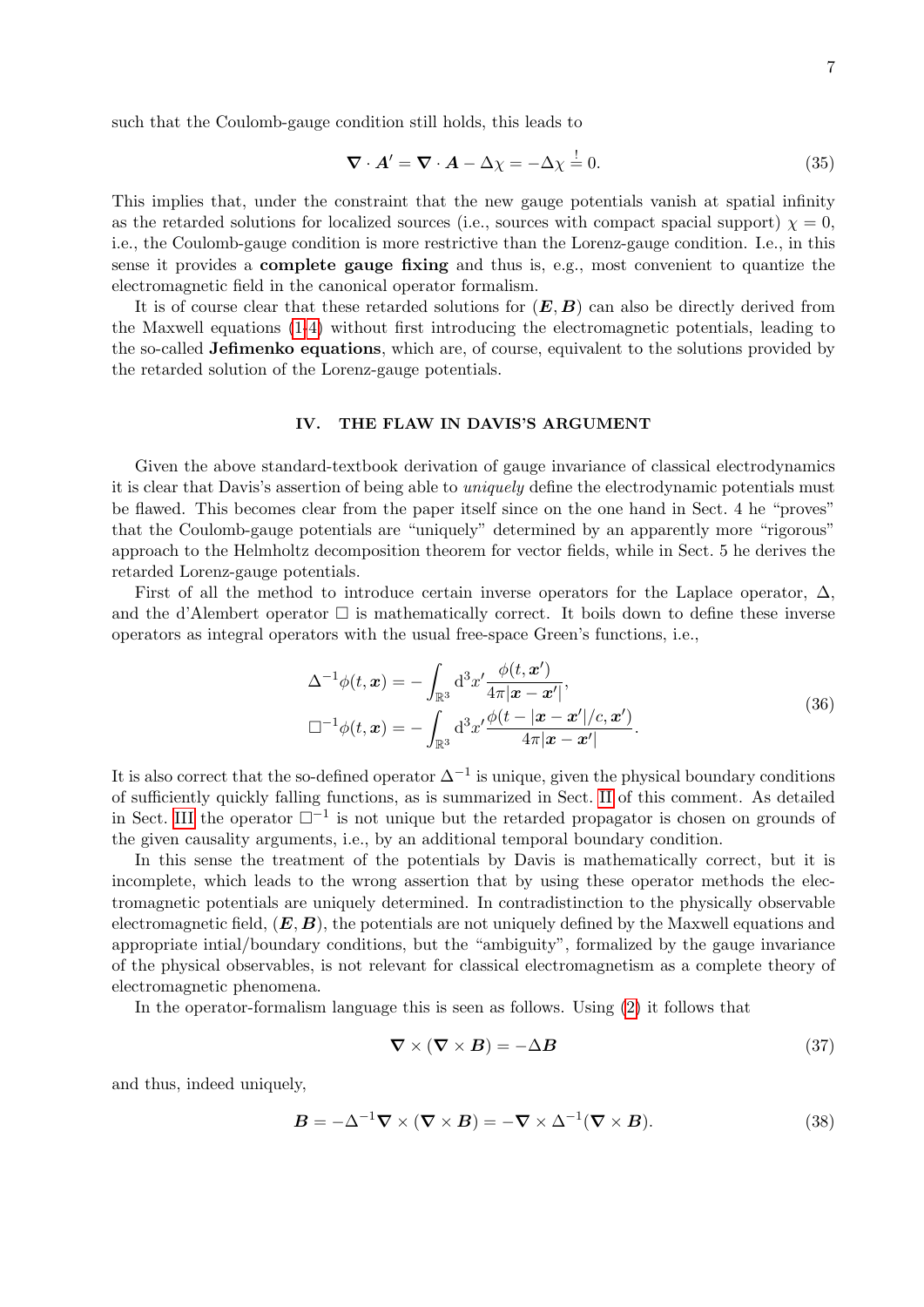The claim that from this the choice

<span id="page-7-1"></span><span id="page-7-0"></span>
$$
\mathbf{A}_{\mathbf{C}} = -\Delta^{-1}(\mathbf{\nabla} \times \mathbf{B}) \qquad \text{(incomplete!)} \tag{39}
$$

were unique is, however, flawed since, according to Helmholtz's decomposition theorem applied to the vector potential, A, without specifying  $\nabla \cdot A$  the general solution for the vector potential is

$$
A = A_{\rm C} - \nabla \chi, \quad B = \nabla \times A = \nabla \times A_{\rm C}
$$
\n<sup>(40)</sup>

with an arbitrary and thus *undetermined* scalar field  $\chi(t, x)$ . This is precisely the unavoidable "ambiguity" in defining the potentials for a given physical situation due to gauge invariance. Of course [\(39\)](#page-7-0) is the uniquely defined Coulomb-gauge vector potential, because it fulfills the Coulombgauge condition,

<span id="page-7-2"></span>
$$
\nabla \cdot \mathbf{A}_{\mathbf{C}} = -\Delta^{-1} \nabla \cdot (\nabla \times \mathbf{B}) = 0.
$$
 (41)

Now it is also clear how to make Davis's arguments complete in the further steps. First using Faraday's Law [\(1\)](#page-0-0) leads to

$$
\vec{\nabla} \times \boldsymbol{E} + \frac{1}{c} \partial_t \boldsymbol{B} = \boldsymbol{\nabla} \times \left( \boldsymbol{E} + \frac{1}{c} \partial_t \boldsymbol{A} \right) = 0. \tag{42}
$$

According to Helmholtz's theorem, this leads to the existence of a scalar potential,  $\Phi$ ,

$$
\mathbf{E} + \frac{1}{c}\partial_t \mathbf{A} = -\nabla \Phi.
$$
 (43)

Using [\(4\)](#page-0-3) and [\(40\)](#page-7-1) and taking [\(41\)](#page-7-2) this results in

$$
\nabla \cdot \left( \boldsymbol{E} + \frac{1}{c} \partial_t \boldsymbol{A} \right) = \rho - \frac{1}{c} \partial_t \Delta \chi = -\Delta \Phi \tag{44}
$$

with the unique solution

$$
\Phi = -\Delta^{-1}\rho + \frac{1}{c}\partial_t\chi = \Phi_C + \frac{1}{c}\partial_t\chi.
$$
\n(45)

The conclusion is that, contrary to Davis's claims, the electromagnetic potentials are determined to be the Coulomb-gauge potentials only up to a gauge transformation [\(9\)](#page-2-0).

The same line of arguments also follows when using the operator formalism of Sect. 5 of Davis's paper, employing  $\square^{-1}$ , defined via the retarded propagator as stated above, instead of  $\Delta^{-1}$ , leading to the general solution for the potentials given by the retarded Lorenz-gauge propagator but again only modulo a gauge transformation,

$$
\mathbf{A} = \mathbf{A}_{\mathrm{L}} - \boldsymbol{\nabla} \chi', \quad \Phi = \Phi_{\mathrm{L}} + \frac{1}{c} \partial_t \chi' \tag{46}
$$

with another undetermined scalar field,  $\chi'$ . Of course the retarded Lorenz-gauge potentials in the operator prescription are given by

$$
A_{\rm L} = -\Box^{-1} \frac{1}{c} j, \quad \Phi_{\rm L} = -\Box^{-1} \rho,
$$
\n(47)

as correctly stated in Davis's paper, but again also using this strategy for solving the Maxwell equations for given sources  $\rho$  and j only leads to the determination of the potentials *only* up to a gauge transformation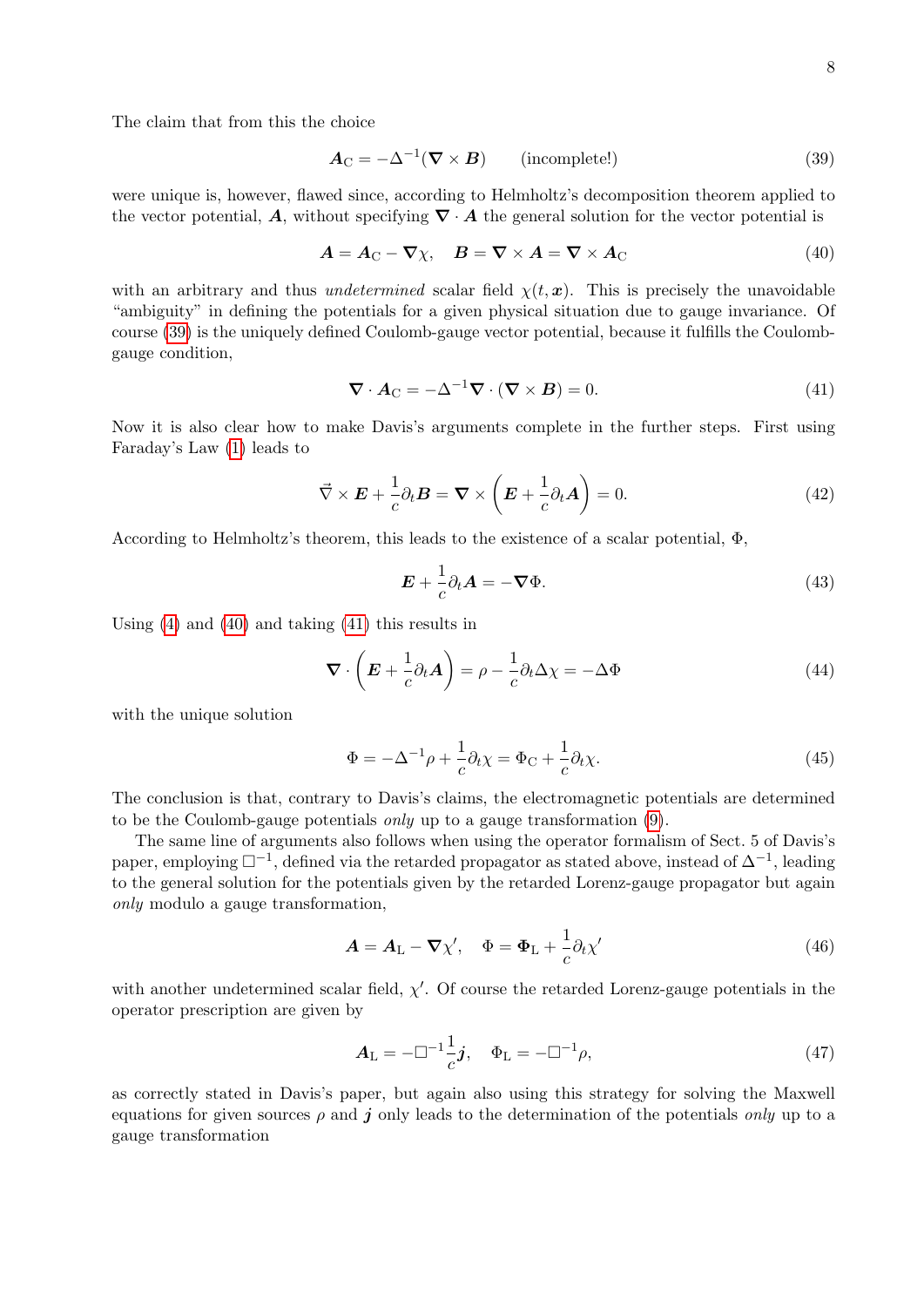#### V. CONCLUSION

In this comment, we have clarified that the electromagnetic potentials are not uniquely determined by the (relativistic) causality constraint leading to a unique choice of the potentials, neither as the retarded solutions of the wave equations for the potentials in Lorenz gauge nor as the solution of the Coulomb-gauge potentials, as falsely claimed  $\text{in}^1$  $\text{in}^1$ . We have illustrated that the "ambiguity" in the choice of the potentials are mathematical facts summarizing the standard-textbook approach as well as the operator approach used in this paper. It should also be emphasized that this "ambiguity" is nothing else than gauge invariance of classical Maxwell theory and is thus irrelevant for the observable electromagnetic fields since the different electromagnetic potentials related to each other by a gauge transformation represent the same physics. The causality constraint, including the more stringent Einstein causality imposed by the relativistic spacetime structure, has to be imposed only on the physically observable fields and are not a necessary condition for the unobservable electromagnetic potentials.

This has been demonstrated by the two standard examples given in most standard textbooks, the Lorenz gauge, which leads to decoupled inhomogeneous wave equations for the scalar and the components of the vector potential, and for them thus the (Einstein) causality condition can be fulfilled by using the retarded propagator of the d'Alembert operator, leading to retarded potentials and thus also to a retarded electromagnetic field. The retardation is given by the speed of light as to be expected from a massless field like the electromagnetic field. Thus these retarded solutions obey both the causality and the more stringent Einstein causality constraints as it must be for a classical relativistic field theory.

The other "extreme choice" with regard to retardation is the Coulomb gauge, which leads to an instantaneous solution for the scalar potential and in turn to a wave equation for the vector potential with a nonlocal distribution to the source. As it turns out, both the scalar and the vector potential contain non-retarded, instantaneous contributions. However, the vector potential in the Coulomb gauge consists of the sum of the retarded Lorenz-gauge vector potential and a gradient field. This immediately implies that the magnetic field  $\boldsymbol{B}$  calculated from the Coulomb-gauge potential is the same retarded field as calculated from the retarded Lorenz-gauge vector potential. Then we have demonstrated that the resulting gauge field also connects the instantaneous Coulomb-gauge scalar potential with the retarded Lorenz-gauge scalar potential in the way described by the corresponding gauge transformation such that also the electric field turns out to be the same retarded field as calculated from the Lorenz-gauge potentials.

Of course one can also solve the Maxwell equations without introducing the potentials, leading to inhomogeneous wave equations, for which the unique physical choice is the retarded solution due to the usual causality arguments given above. Here the operator formalism is indeed more convenient than the standard textbook approach in leading to unique solutions for the physical fields,  $(E, B)$ , the so-called **Jefimenko equations**. This is an elegant demonstration of the uniqueness of solutions of the initial-value problem (together with the appropriate spatial boundary conditions) of the Maxwell equations in terms of the physical fields, which is usually shown using the energy expression for the electromagnetic field, as, e.g.,  $in^2$  $in^2$ .

It is also interesting that one can choose a different class of gauge constraints, the so-called "velocity gauges" such that the em. potentials contain retarded contributions which, however, propagate not with the speed of light but with arbitrary speeds, even larger than the speed of light. Of course, these fields are not observable either but lead again to the same physical retarded solutions for the em. field as it must be<sup>[7](#page-9-6)</sup>.

Further it should be kept in mind that the gauge invariance of classical electrodynamics is the key to use it in a consistent way in both the semiclassical description of electromagnetic interactions in non-relativistic quantum mechanics (i.e., with the charged particles described in terms of quantum